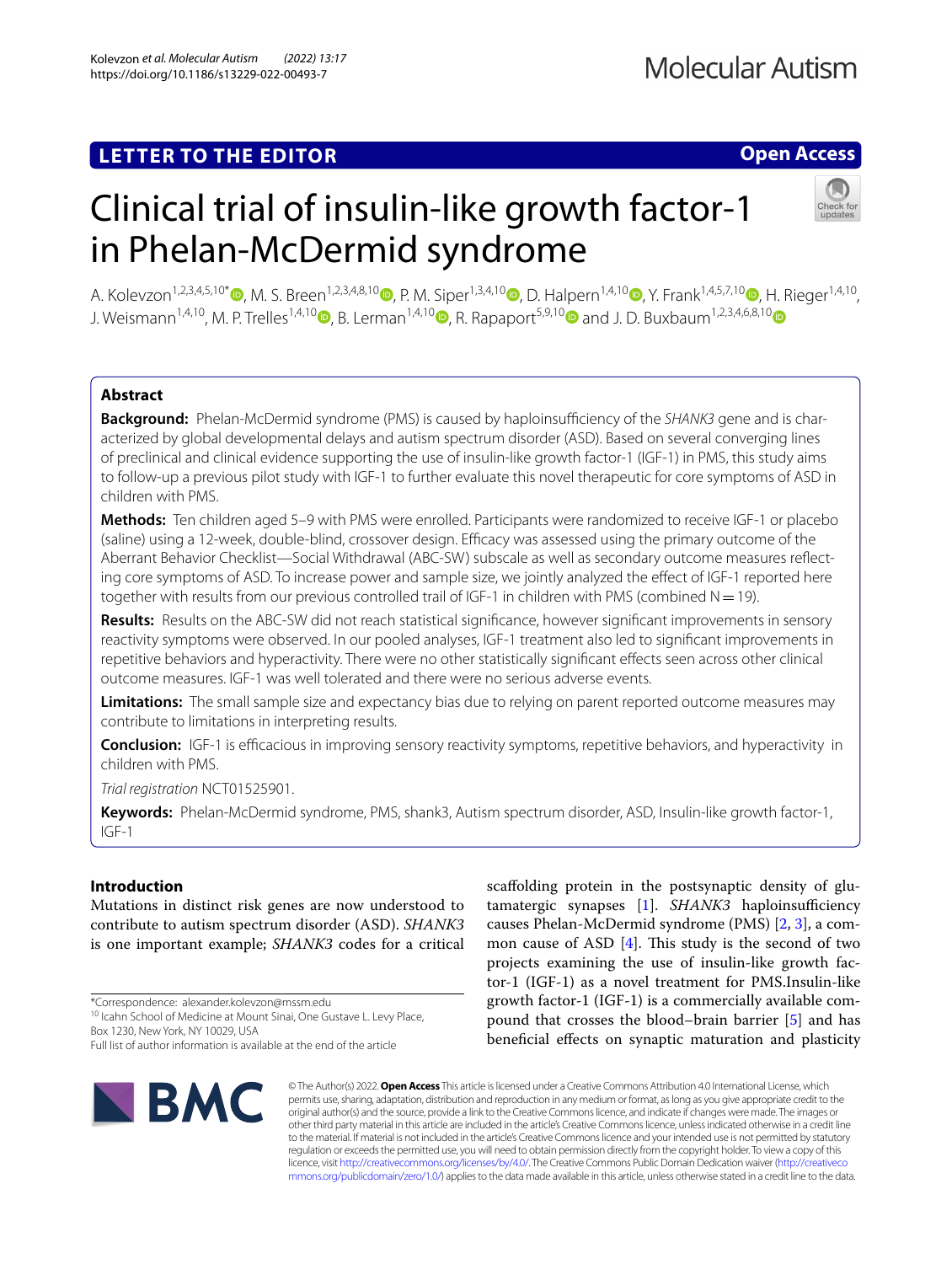[[6\]](#page-4-5). There are now several converging lines of evidence to support the use of IGF-1 in PMS based on results from a *Shank3*-defcient mouse model [\[7](#page-4-6)], neurons derived from patient derived pluripotent stem cells [[8\]](#page-4-7), and children with PMS [[9\]](#page-4-8). In addition, evidence for the utility of IGF-1 and related compounds has been accumulating in other neurodevelopmental disorders associated with ASD, including Rett syndrome [[10](#page-4-9), [11\]](#page-4-10) and Fragile X syndrome [[12\]](#page-4-11).

The primary aim of this study was to evaluate the safety and efficacy of IGF-1 vs. placebo in children with PMS using the Aberrant Behavior Checklist—Social Withdrawal subscale (ABC-SW) as a primary outcome measure. Our secondary aim was to explore efects on associated symptoms of ASD using measures of sensory reactivity, repetitive behaviors, and other aberrant behaviors.

#### **Design**

Participants were enrolled in two consecutive studies, the frst of which was previously published [\[9\]](#page-4-8). In both studies, treatment with IGF-1 or placebo was divided into two Phases (1 and 2). Participants were randomly assigned to receive either IGF-1 or placebo for 12-weeks in Phase 1 and were then switched to the other treatment condition (Phase 2) after a four-week wash-out period. The second study was completed in September, 2016 and results are presented herein, along with results combining the two studies.

#### **Participants**

The first study screened and enrolled nine children with PMS (6 females and 3 males) aged 5 to 15 years old (mean = 8.6;  $SD = 4.0$ ) [[9\]](#page-4-8). This second study screened 11 children and enrolled 10,one dropped out during the screening procedures. Participants were between 5 and 9 years old (mean  $=6.5$ ; standard deviation  $=1.4$ ); 6 participants were male and 4 were female. Nine of 10 participants met criteria for ASD based on clinical consensus using the Autism Diagnostic Observation Schedule, Second Edition [\[13](#page-4-12)], the Autism Diagnostic Interview-Revised [\[14](#page-4-13)], and the Diagnostic and Statistical Manual for Mental Disorders, Fifth Edition [[15\]](#page-4-14).

# **Inclusion criteria**

Participants were required to have pathogenic deletions or sequence variants of the *SHANK3* gene for inclusion: six had terminal deletions and four had sequence variants. All participants were required to be on stable medication regimens for at least three months prior to enrollment.

# **Exclusion criteria**

Potential participants were excluded if any of the following were applicable: (1) closed epiphyses; (2) active or suspected neoplasia; (3) intracranial hypertension; (4) hepatic insufficiency;  $(5)$  renal insufficiency;  $(6)$  cardiomegaly/valvulopathy; (7) allergy to IGF-1; (8) patients with comorbid conditions deemed too medically compromised to participate.

# **Drug administration**

IGF-1 is an aqueous solution for injection containing human insulin-like growth factor-1 (Increlex; Ipsen Biopharmaceuticals, Inc) produced by recombinant DNA technology. Placebo was normal saline prepared in identical bottles by the research pharmacy at the Icahn School of Medicine at Mount Sinai. Dose titration was initiated at 0.04 mg/kg twice daily by subcutaneous injection, and increased, as tolerated, every week by 0.04 mg/ kg per dose to a maximum of 0.12 mg/kg twice daily. Medication was administered subcutaneously twice daily with meals and glucose monitoring was performed by parents prior to each injection and at bedtime.

### **Safety**

Participants underwent comprehensive medical evaluations, including physical and neurological examination, routine hematology and blood chemistry, bone X-ray for bone age, electrocardiography, and echocardiography to determine eligibility for participation and repeated throughout the study to assess safety. Tolerability was monitored using a safety monitoring report form. Patients were monitored at weeks 2, 4, 6, 8, and 12 in both treatment phases. The most common side effects of IGF-1 are related to its insulin-like activity and hypoglycemic risks. Training was conducted with parents at baseline visits for drawing fnger stick blood glucose levels and monitoring for signs and symptoms of hypoglycemia. Training in administering subcutaneous injections was also performed. Hypoglycemia was defned as  $glucose < 50$  mg/dL.

#### **Efficacy**

The clinical outcome measures were administered at baseline and weeks 4, 8, and 12. Measures included the ABC [[16\]](#page-4-15), the Repetitive Behavior Scale—Revised (RBS-R; [[17\]](#page-4-16)), the Sensory Profle (SP; [\[18\]](#page-4-17)), and the Clinical Global Impressions—Improvement and Severity Scales (CGI; [\[19](#page-4-18)]). Results from the SP and CGI were not previously reported in the frst IGF-1 trial.

# **Data analysis**

All statistical analyses were conducted in the statistical package *R*. Before testing for efficacy, we conducted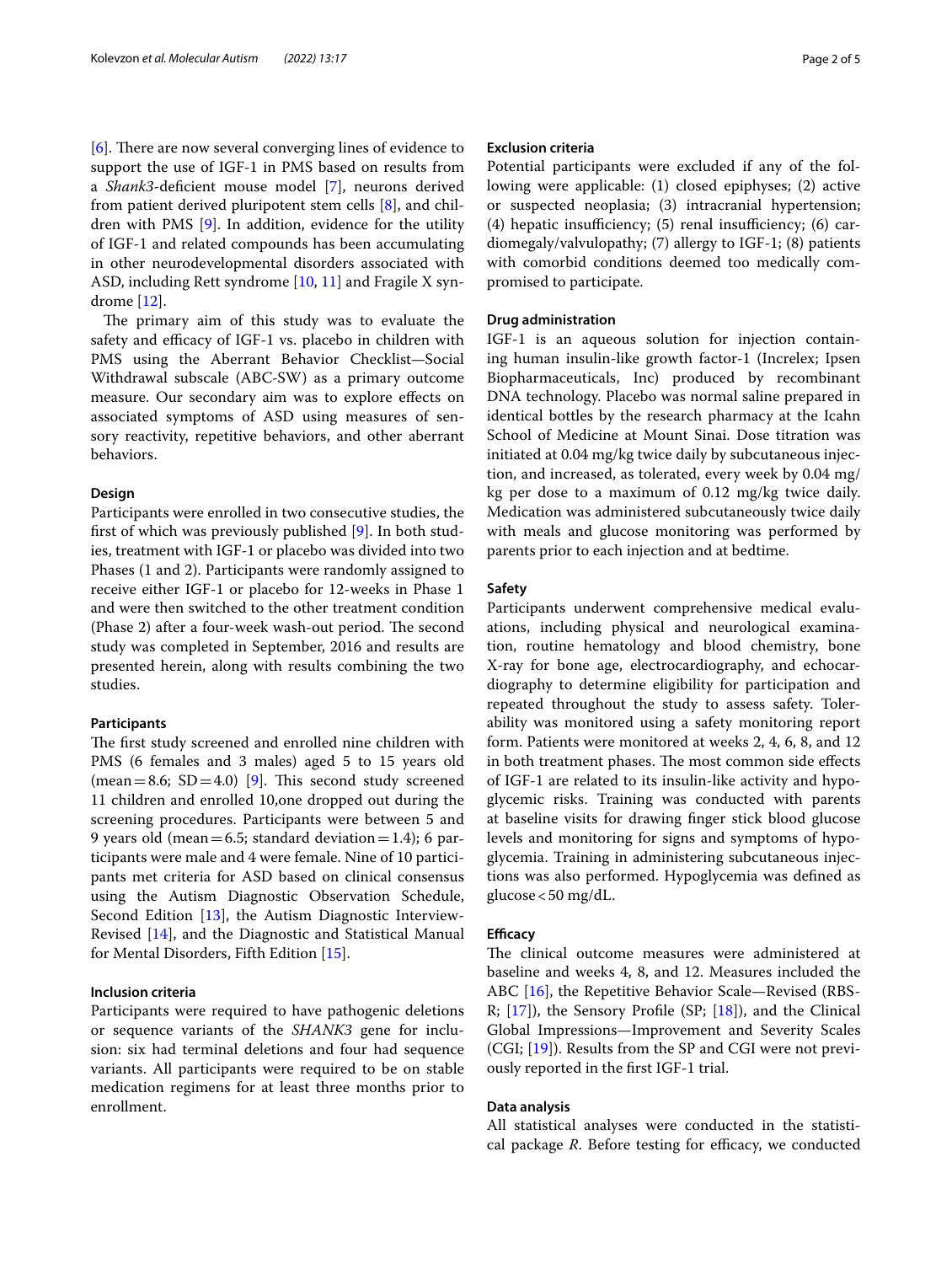analyses to test for potential bias in study design. We frst performed a pre-test to check the assumption of negligible carryover efects between Phase 1 and Phase 2 of the crossover trial, as previously described [\[20](#page-4-19)], to ensure data collection was highly standardized across all patients and that the wash-out period was successful in removing signifcant carry-over efects. In brief, the sum of the values measured in the two phases was calculated for each subject and compared across the two sequence groups by means of a statistical test for independent samples. This trial used a randomized crossover design; thus, order (phase) of assessment is nested (repeated) within treatment and treatment is nested within subjects. Therefore, in terms of efficacy measurement, we applied a treatment  $\times$  time interaction analysis using two-way repeated measures analysis of variance (ANOVA), which estimates the diferential change in the two treatments on the outcome measures. We also specifed an error term to account for individual variation. Subsequently, data derived from the first IGF-1 study  $(n=9)$  [\[9\]](#page-4-8), which was also a randomized crossover design, were assembled with the current study  $(n=10)$  to generate a larger pooled data set  $(N=19)$ . Using this pooled data set, we applied the same treatment  $\times$  time interaction analysis while controlling for baseline measurements and data set efects as covariates. Finally, because of the small sample size and to cast a wide net of informative treatment efects at threshold signifcance level, we applied an exploratory approach implementing a Mann–Whitney U-test on fold-changes observed at week 12 for each treatment group using the combined sample  $(N=19)$ .

#### **Results**

There were no serious adverse events. Height, weight, neurologic, cardiac, bone age, and laboratory monitoring did not show any evidence of clinically signifcant changes. In this second study, hypoglycemia occurred in 3/10 patients for a total of 4 times while on IGF-1 and in 3/10 patients for a total of 9 times while on placebo. With the exception of one occurrence in one participant while on IGF-1, there were no clinical symptoms of hypoglycemia. The most common adverse events (AEs) during IGF-1 treatment were runny nose/congestion  $(n=5)$ , increased appetite  $(n=5)$ , lethargy/decreased energy  $(n=5)$ , and mood changes/irritability  $(n=5)$ . The number of adverse events reported was not significantly diferent between IGF-1 and placebo treatment arms ( $p=0.635$ , Cohen's d=0.03) (Additional file [1](#page-3-0): Table S1). In analysis combining results across both studies, there was a higher incidence of adverse efects in the IGF-1 treatment arm as compared to the placebo arm ( $p = 0.017$ , Cohen's d=0.23). Results on the primary outcome measure, the ABC-SW, did not reach statistical significance in the second study  $(p=0.81)$  or combined dataset  $(p=0.28)$  despite positive results from the first trial  $(p=0.04)$  (Fig. [1A](#page-3-1)). The placebo response was higher in this second study (difference at 12 weeks:  $-6.3 \pm 5.38$ ) compared to the frst study (diference at 12 weeks:  $-1.5\pm4.12$ ), thereby eliminating the statistical separation between groups.

Improvement in repetitive behaviors with IGF-1 was not statistically significant in the second study  $(p=0.08)$ , however, results were consistently in the direction of improvement. Further, when we combined data from both studies, signifcant reductions on the Restricted Behavior subscale of the RBS-R were observed ( $p=0.008$ ) and aligned with results from the first trial  $(p=0.04)$ (Fig. [1B](#page-3-1)).

In addition, we found improvement on two domains of the SP, a validated caregiver questionnaire measuring sensory reactivity where higher scores refect more typical responses. Profound sensory under-responsiveness has been previously documented in PMS [\[21](#page-4-20), [22\]](#page-4-21). In this second study, we found that the "sensory under-responsiveness/seeks sensation" domain derived from the Short Sensory Profle (SSP), as well as the related "modulation related to body movement and position" domain on the SP, both improved signifcantly with IGF-1 as compared to placebo ( $p=0.03$ ,  $p=0.02$ , respectively) (Fig. [1](#page-3-1)C, [D](#page-3-1)). Though the direction of effects was similar in both sets of combined study analyses, results only reached statistical significance in the new data set. There were no other statistically signifcant efects seen across other clinical outcome variables in the second study (Additional fle [2](#page-3-2): Table S2) or the combined efect across both studies.

Finally, we relaxed our statistical thresholds and applied an exploratory approach testing the mean changes observed at week 12 for each treatment group using the combined sample  $(N=19)$ . This approach revealed a new fnding with respect to hyperactivity as measured by the ABC Hyperactivity subscale. Improvement in hyperactivity was sufficient to reach statistical significance when analyzing both studies jointly  $(p=0.01)$  (Fig. [1E](#page-3-1)).

#### **Limitations**

Results must be interpreted with caution given the small sample sizes of both studies and challenges inherent in combining datasets. In addition, relying on parent reported outcome measures may introduce expectancy bias that warrants caution in interpreting results.

# **Conclusions**

IGF-1 is safe over the course of 12 weeks of treatment and holds promise for treating symptoms of PMS, including social withdrawal, repetitive behaviors, hyperactivity, and sensory reactivity. The limited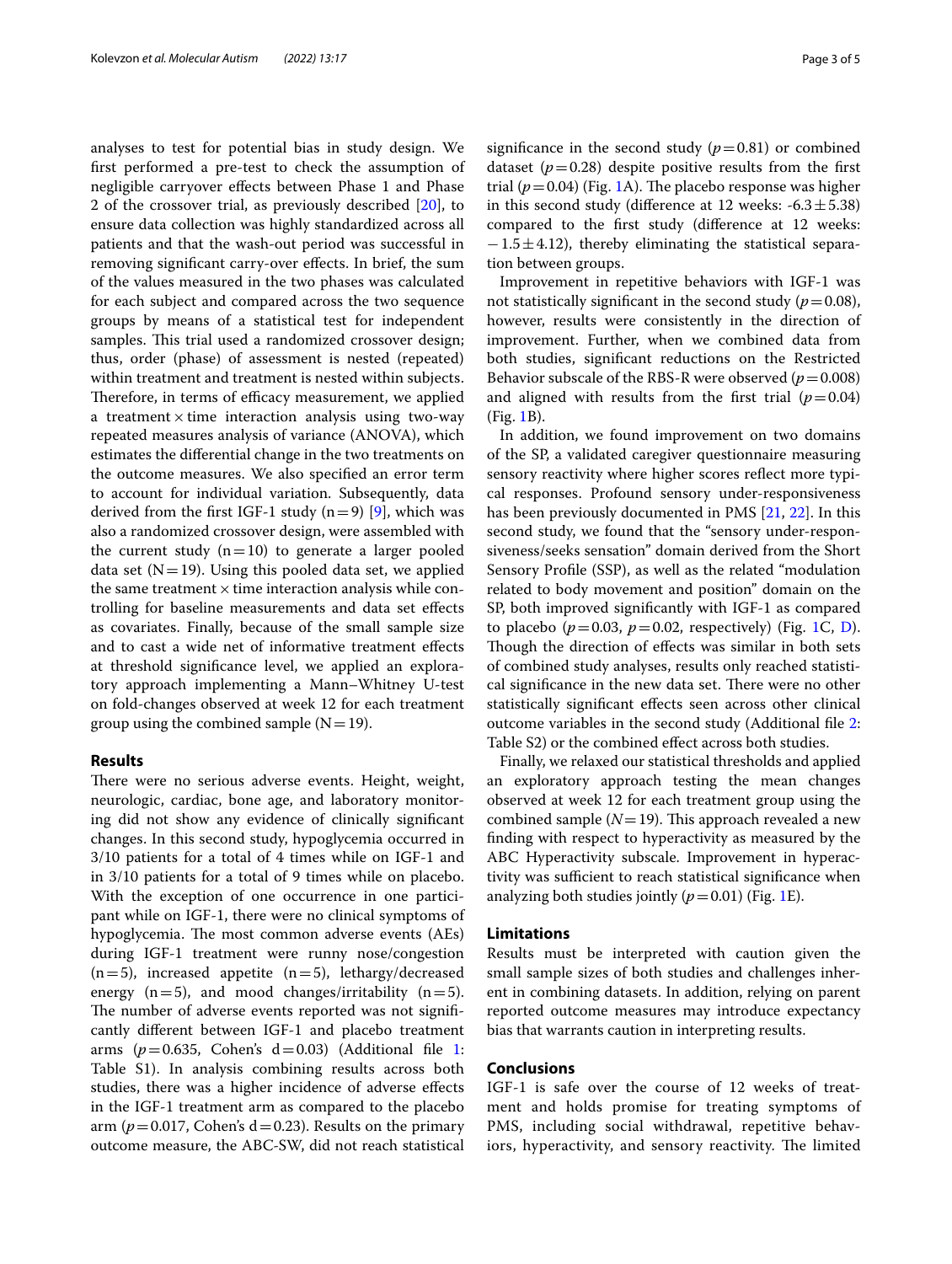

replication between this study and the previous with regard to social withdrawal symptoms may have occurred in part because the frst study results were published before completing the second study, possibly biasing participants on this caregiver report measure. This study also presents new findings highlighting the potential impact of IGF-1 on sensory processing abnormalities, including sensory hyporeactivity, which is a

<span id="page-3-1"></span>**Fig. 1** Signifcant outcome measures between baseline and week 12 of drug (IGF-1) or placebo. Mean changes are shown across the second study (left), first study [[9\]](#page-4-8) (center) and the combined effect (right) for the following signifcant outcome scores testing for time  $\times$  treatment interactions:  $\bf{A}$  ABC-SW, significant effect in the frst study only (*p*=0.04); **B** RBS-R Restricted Behavior, signifcant effect in the first study  $(p=0.04)$  and combined study effect (*p*=0.03); **C** SP Under-responsive/seeks sensation, signifcant efect in the second study only  $(p=0.03)$ ; and **D** SP Modulation of body movement and position, signifcant efect in the second study only (*p*=0.02). **E** Exploratory analysis applying a Mann Whitney-U test on diference in scores at 12 weeks identifed signifcant reduction in ABC-hyperactivity scores in the first  $(p=0.03)$  and combined study effect ( $p=0.01$ ). Mean differences and standard errors are shown for all outcome measures. Abbreviations: ABC-SW=Aberrant Behavior Checklist—Social Withdrawal subscale; RBS=Repetitive Behavior Scale; SP = Sensory Profile; ABC-hyperactivity = Aberrant Behavior Checklist-hyperactivity

common feature of PMS. Future efforts should employ larger sample sizes and conduct trials across multiple centers to ensure rigor. Further, other compounds that increase endogenous levels of IGF-1 should be considered and at least two small studies with growth hormone show promise [\[23](#page-4-22), [24](#page-4-23)].

#### **Abbreviations**

ABC: Aberrant Behavior Checklist; ASD: Autism spectrum disorder; CGI: Clinical Global Impression Scale; FDA: Food and Drug Administration; PMS: Phelan-McDermid syndrome; RBS-R: Repetitive Behavior Scale-Revised; SP: Sensory Profle; SSP: Short Sensory Profle.

## **Supplementary Information**

The online version contains supplementary material available at [https://doi.](https://doi.org/10.1186/s13229-022-00493-7) [org/10.1186/s13229-022-00493-7](https://doi.org/10.1186/s13229-022-00493-7).

<span id="page-3-2"></span><span id="page-3-0"></span>**Additional fle 1: Table S1.** Adverse events associated with IGF-1.

**Additional fle 2: Table S2.** Clinical outcomes of second IGF-1 study  $(n=10)$ .

#### **Acknowledgements**

We would like to express our gratitude to the many families that work closely with us to better understand neurodevelopmental disability and a special thanks to the Phelan-McDermid Syndrome Foundation for their support in recruitment and to the children and families who participated in this trial.

#### **Authors' contributions**

MSB contributed to data analysis and manuscript writing; AK, PS, DH, and YF contributed to study design, data collection, and manuscript writing; HR and JW collected and entered data for analysis; RR and JDB contributed to study design and manuscript writing.

#### **Funding**

This work was supported by grants from the Beatrice and Samuel A. Seaver Foundation, the National Institutes of Health (NIMH Grant R34 MH100276-01 to AK), and New York Community Trust.

#### **Availability of data and materials**

The datasets used and/or analyzed during the current study are available from the corresponding author on reasonable request.